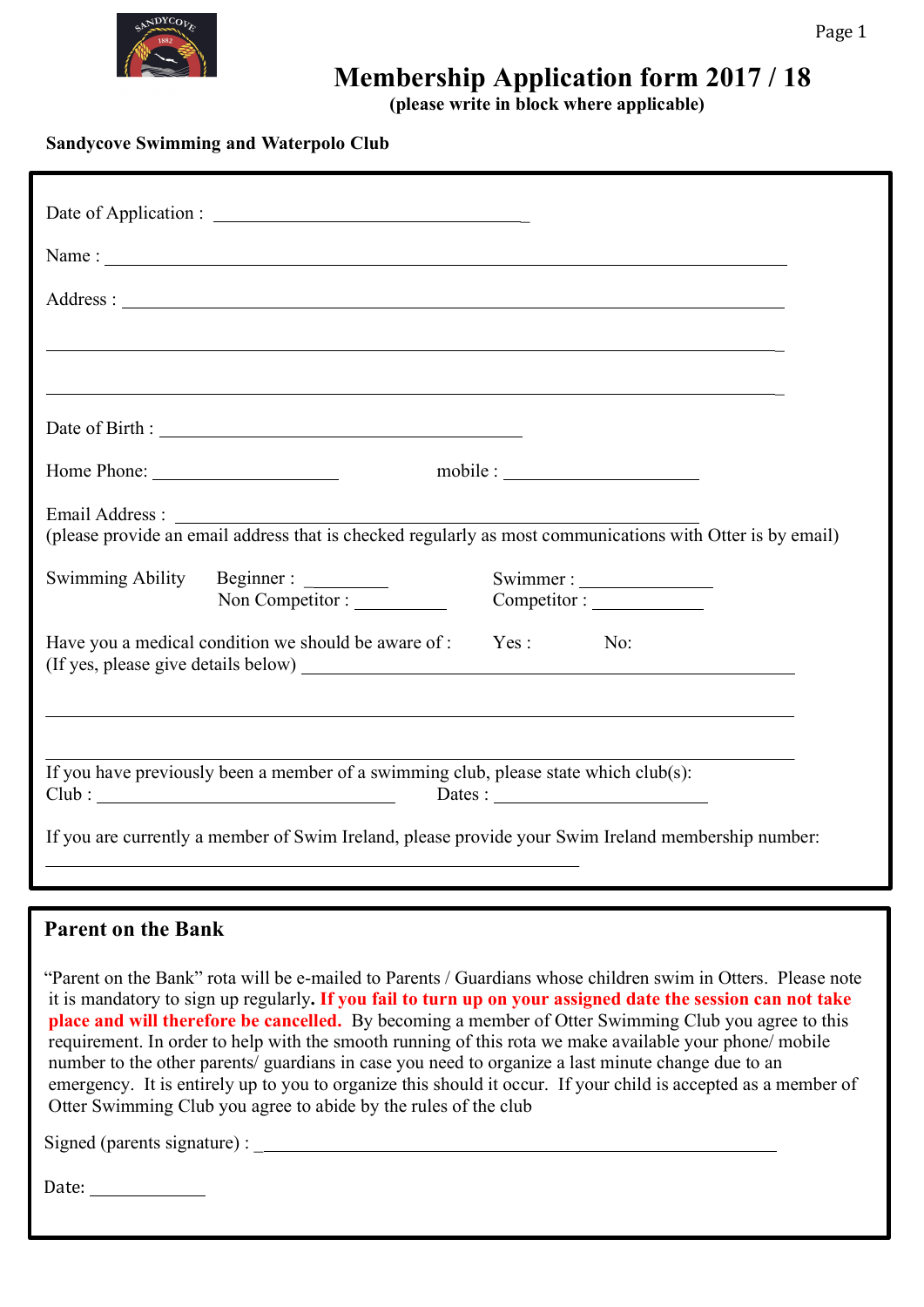#### **Photo / Video Permission**

Otter Swimming Club request permission to use individual & group photos &/or to record video footage for training, competition &/or promotional purposes. This permission is sought on the basis that the Swim Ireland photo & filming policy & procedures as specified in Swim Ireland Safeguarding Children Policies & Procedures 2010 (or any updates issued) will be followed. Attendance at an Otter Swimming Club event/ activity may result in participants being photographed or filmed as part of the occasion, either as an individual or as a member of a group. Participants must also accept that they may also appear in a photo or video inadvertently.

I/ We confirm that I/we understand that I/my child may be filmed  $\&$ /or photographed during or as part of an Otter Swimming Club event(s)/ training session(s) and I /we consent to same.

Name of Child:

Signature (of parent if child under 18) :

Date : The contract of the contract of the contract of the contract of the contract of the contract of the contract of the contract of the contract of the contract of the contract of the contract of the contract of the con

#### **Code of Conduct for Young People**

*I have read (with my child) and agree to abide by the Code of Conduct (see page 3) -*

| Signature of swimmer | (date) |  |
|----------------------|--------|--|
|                      |        |  |

Please print name

Signature of Parent/ Guardian

Please print name Date :

| <b>Code of Conduct for Parents / Guardians</b><br>I have read, understand & accept the terms of the Code of Conduct of Parents/Guardians (see page 4) - |  |  |  |
|---------------------------------------------------------------------------------------------------------------------------------------------------------|--|--|--|
|                                                                                                                                                         |  |  |  |
|                                                                                                                                                         |  |  |  |
|                                                                                                                                                         |  |  |  |
|                                                                                                                                                         |  |  |  |
|                                                                                                                                                         |  |  |  |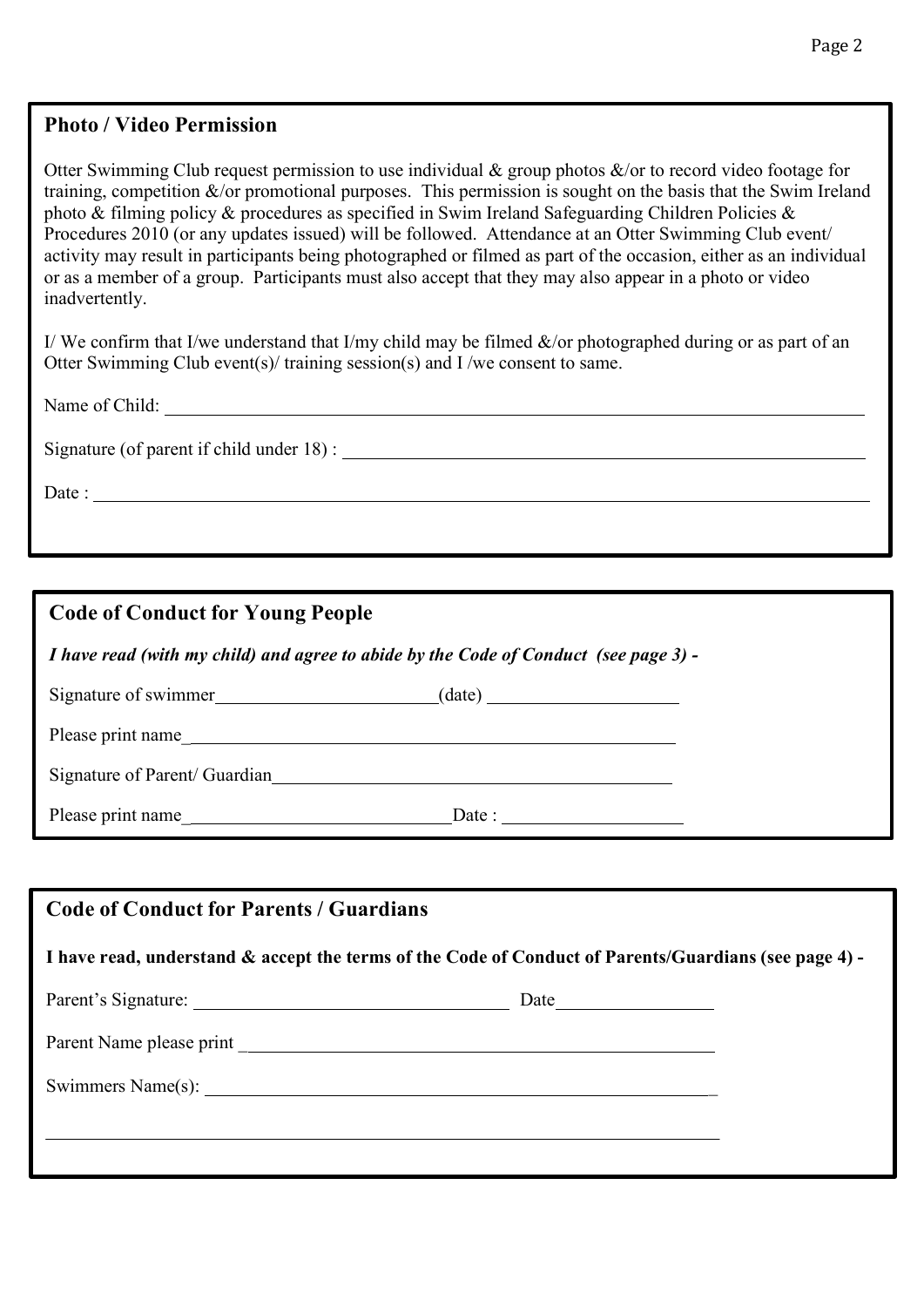

### **Guidelines For Young People**

Children have a great deal to gain from sport in terms of their personal development and enjoyment. The promotion of good practice in sport will depend on the co-operation of all involved, including young members of clubs. Swim Ireland wishes to provide the best possible for all young people involved in the sport. Children have rights, which must be respected, and responsibilities that they must accept. They deserve to be given enjoyable, safe sporting opportunities, free of abuse of any kind. They should be encouraged to realise that they, also, have responsibilities to treat other swimmers and sports leaders with fairness and respect.

#### **Young swimmers are entitled to:**

Be safe Feel safe Say No Be happy, have fun and enjoy their swimming activity Have fair play Be listened to and have an appropriate response Be afforded confidentiality. Be treated with dignity, sensitivity and respect Have a voice in the club Experience training and competition at an appropriate level Be represented at decision making bodies within their club and Swim Ireland.

#### **Code of Conduct For Young People - Young swimmers should always:**

- Treat Sports Leaders who may be teachers, coaches, club officials or parents with respect
- Play fairly at all times, do their best
- Respect team members, even when things go wrong
- Respect opponents, be gracious in defeat
- Abide by the rules set down by Swim Ireland and their club.
- Talk to the Coach, Team Captains, Club Children's Officer or Committee Member if they have any problems.

#### **Young swimmers should never:**

- Cheat
- Use violence
- Use physical contact that is not allowed within the rulesShout or argue with officials, team mates or opponents
- Harm team members, opponents or their property
- Bully or use bullying tactics to isolate another person
- Use unfair or bullying tactics to gain advantage
- Use bad language
- Take banned substances
- Keep secrets about any person who may have caused them harm
- Tell lies about adults / young people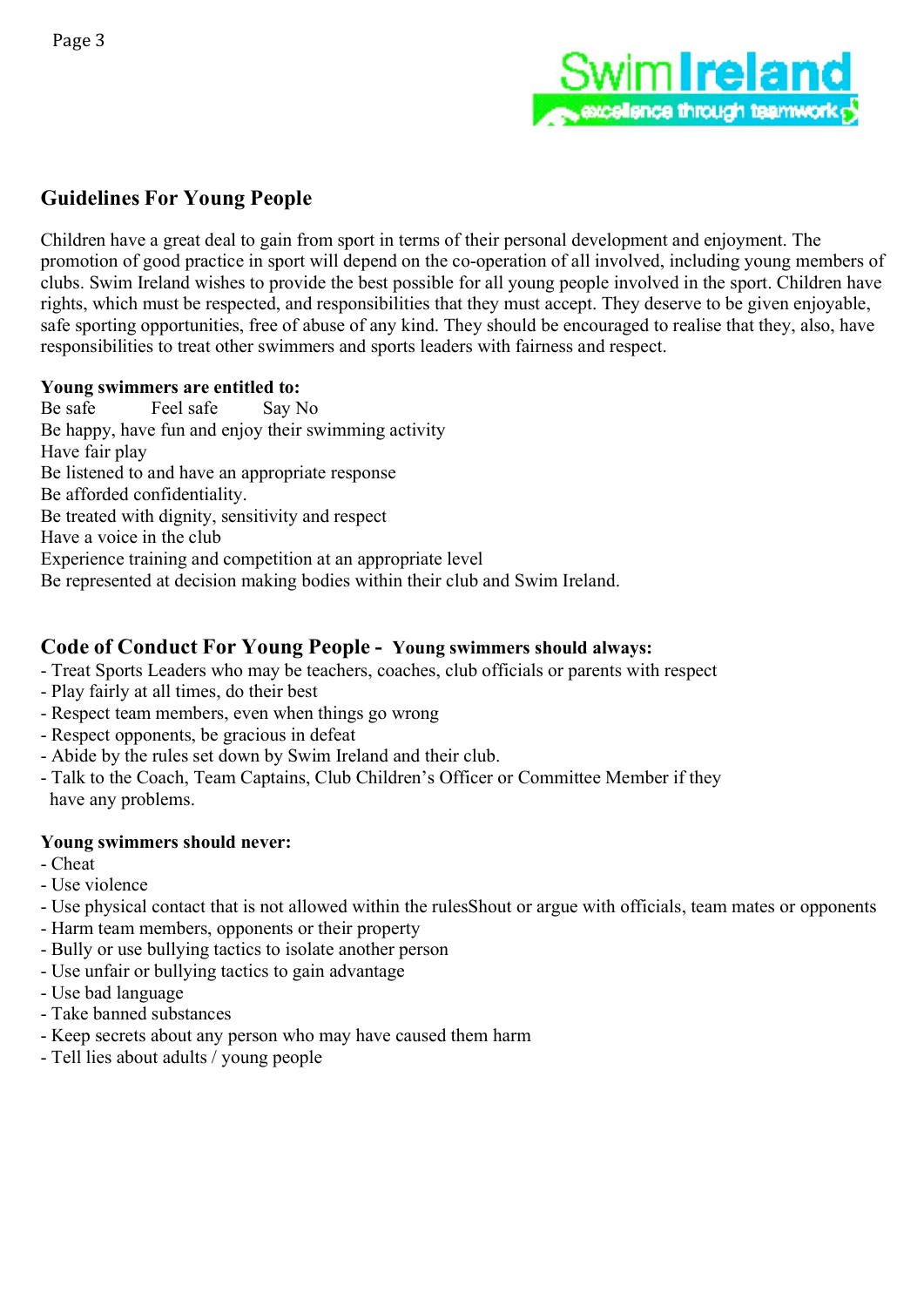Page 4

## **Code of Conduct for Parents / Guardians**

Parents/ Guardians have the primary responsibility for the care and welfare of their children.

They should encourage their children to participate in sport for fun and enjoyment and should ensure that their child's experience of sport is a positive one. **Parents should always remember that children play sport for their own enjoyment not that of the parents/guardians.**

Parents/ guardians and Leaders will ideally work in partnership to promote good practice in their club and to support all efforts to protect the children against all forms of abuse.

They should ensure that their club treats their children with fairness,respect and understanding, and that it is fulfilling its responsibility to safeguard children by ensuring the Code of Ethics and Good Practice for Children's Sport is being implemented in their club.

They should encourage their children to tell them about anyone causing them harm.

They should become aware of club procedures and policies, in particular where changes are made that affect them or their children, and be informed of all matters relating to ethics and good practice.

Parents/Guardians should remember that children learn best by example.

#### **To assist in the promotion of good practice with the club they should:**

- Be encouraged to become members of the club and to contribute their time and effort in the daily running of the club. No club can operate successfully without their help.

- Be available for poolside duty and/or other duties if and when required, these requirements and duties should be set out under your club rules.

- Be aware of the Code of Ethics for Young People in Sport, the Swim Ireland Child Welfare Guidelines, the rules and constitution of Swim Ireland and the rules and constitution of their own club

- Be aware of the relevant Leaders and their role within the club

- Show respect for Coaches/leaders and their decisions
- Be informed of the training and/or competitive programmes
- Ensure that the environment is safe and enjoyable for your child/ren
- Encourage their child in fair play
- Behave responsibly on the pool deck and viewing areas
- Focus on their child's efforts rather than performance
- Focus on the fun and participation of their child in the activity

- Liaise with the Leaders in relation to the times/locations of training sessions, medical conditions of their children and any other requirement for their child's safety.

- Avoid communicating with coach during sessions, organise time to speak to them outside these times
- Out of courtesy, if possible, inform the coach if their child will not be attending sessions

- Have a right to have their comments and suggestions considered and their complaints acknowledged and dealt with as they arise through an effective and confidential complaints procedure.

- Accept that a swimming club is not a baby-sitting service

- Be responsible for their childrens' safety, including delivering and collecting from swimming from the time the coaching session starts and immediately after it ends.

- Not leave their children waiting unsupervised at the pool at any time.

- Ensure their children are always in possession of direct contact information should this be required for any reason.

- Adhere to rules/guidelines in relation to the possession and use of mobile phones, picture mobiles, cameras and video cameras.

- Adhere to rules and regulations of the Otter Swimming Club.

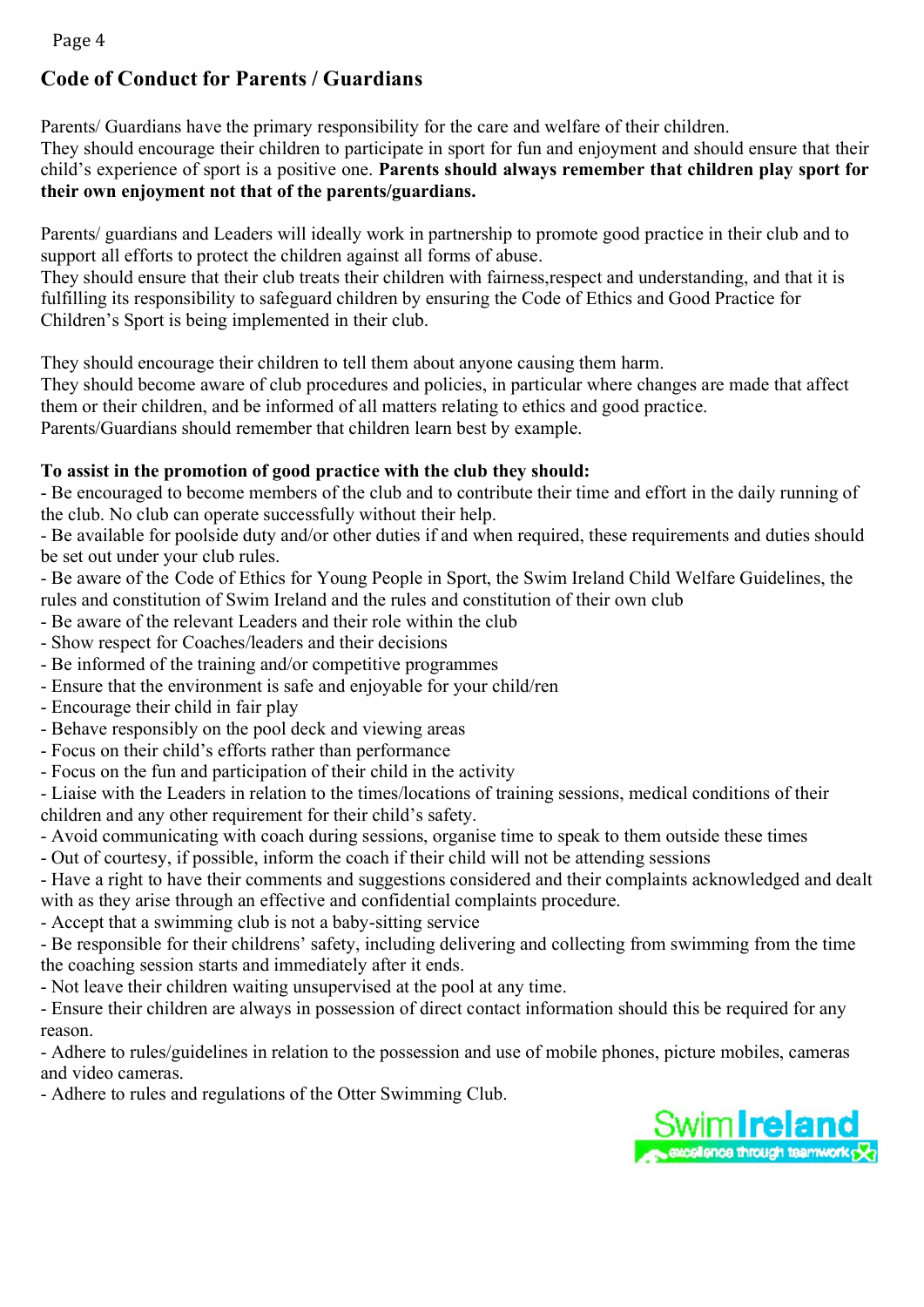

# Membership Form



Swim Ireland Number if existing member

| Club ID:                                        |                                                                                                                                                                                                                                                                                                                                                                                                                                                                  | Club Name:                                                                                                           |                   |            |                |  |
|-------------------------------------------------|------------------------------------------------------------------------------------------------------------------------------------------------------------------------------------------------------------------------------------------------------------------------------------------------------------------------------------------------------------------------------------------------------------------------------------------------------------------|----------------------------------------------------------------------------------------------------------------------|-------------------|------------|----------------|--|
| Title:                                          |                                                                                                                                                                                                                                                                                                                                                                                                                                                                  | Gender                                                                                                               |                   |            |                |  |
| First Name:                                     |                                                                                                                                                                                                                                                                                                                                                                                                                                                                  | Address 1                                                                                                            |                   |            |                |  |
| Middle Name:                                    |                                                                                                                                                                                                                                                                                                                                                                                                                                                                  | Address 2                                                                                                            |                   |            |                |  |
| Surname:                                        |                                                                                                                                                                                                                                                                                                                                                                                                                                                                  | Address 3:                                                                                                           |                   |            |                |  |
| Date of Birth:                                  |                                                                                                                                                                                                                                                                                                                                                                                                                                                                  | Town:                                                                                                                |                   |            |                |  |
| Family Head ID:                                 |                                                                                                                                                                                                                                                                                                                                                                                                                                                                  | County:                                                                                                              |                   |            |                |  |
| Phone:                                          |                                                                                                                                                                                                                                                                                                                                                                                                                                                                  | Country:                                                                                                             |                   |            |                |  |
| Mobile:                                         |                                                                                                                                                                                                                                                                                                                                                                                                                                                                  | Email:                                                                                                               |                   |            |                |  |
|                                                 | Please Tick here if this person is a head of family                                                                                                                                                                                                                                                                                                                                                                                                              |                                                                                                                      |                   |            |                |  |
|                                                 | If not can you enter the ID of the head of their family (U21)                                                                                                                                                                                                                                                                                                                                                                                                    |                                                                                                                      |                   |            |                |  |
| Roles:                                          |                                                                                                                                                                                                                                                                                                                                                                                                                                                                  | Disciplines:                                                                                                         |                   | Competitor | Non-Competitor |  |
| Chairperson                                     | <b>Head Coach</b>                                                                                                                                                                                                                                                                                                                                                                                                                                                |                                                                                                                      | Swimming          |            |                |  |
| Secretary                                       | Coach                                                                                                                                                                                                                                                                                                                                                                                                                                                            |                                                                                                                      | <b>Water Polo</b> |            |                |  |
| Treasurer                                       | Teacher                                                                                                                                                                                                                                                                                                                                                                                                                                                          |                                                                                                                      | Diving            |            |                |  |
| Designated Person                               | Team Manager                                                                                                                                                                                                                                                                                                                                                                                                                                                     |                                                                                                                      | <b>Masters</b>    |            |                |  |
| Children's Officer                              | Official                                                                                                                                                                                                                                                                                                                                                                                                                                                         |                                                                                                                      | Open Water        |            |                |  |
| Committee Member                                |                                                                                                                                                                                                                                                                                                                                                                                                                                                                  | Synchronised Swimming                                                                                                |                   |            |                |  |
| Ireland and Club?<br>contact you in confidence) | Do you agree to abide by the Safeguarding Children Policies and Procedures and rules of Swim<br>Do you agree to abide by the code of conduct as laid out by Swim Ireland and Club?<br>Have you ever been asked to leave a sporting organisation? (If you have answered yes, we will<br>Have you ever been convicted of a criminal offence or been the subject of a caution;<br>a Bound Over Order; or are you at present the subject of criminal investigations? |                                                                                                                      |                   |            |                |  |
|                                                 | Applicant's Signature: 1997 1997 1998<br>(If the Application is for an under 18 then the parent must also sign)                                                                                                                                                                                                                                                                                                                                                  | Date: <u>Date:</u>                                                                                                   |                   |            |                |  |
|                                                 |                                                                                                                                                                                                                                                                                                                                                                                                                                                                  |                                                                                                                      |                   |            |                |  |
|                                                 | By signing this form you give your club secretary permission to enter your details onto the Swim Ireland online database. Please<br>remember that the information you are sending to Swim Ireland Head Office through this form is personal data and must be treated in<br>accordance with the Data Protection Acts, 1988 and 2003. Please read your club's data protection policy for further information.                                                      |                                                                                                                      |                   |            |                |  |
| Declaration of Club Secretary:                  |                                                                                                                                                                                                                                                                                                                                                                                                                                                                  | <u> 1989 - Johann Barn, mars eta bainar eta bainar eta baina eta baina eta baina eta baina eta baina eta baina e</u> |                   |            |                |  |
|                                                 | As the Club Secretary I confirm that the above named has been accepted and is involved as a member of<br>the club, and I have verified their date of birth.                                                                                                                                                                                                                                                                                                      |                                                                                                                      |                   |            |                |  |
|                                                 |                                                                                                                                                                                                                                                                                                                                                                                                                                                                  |                                                                                                                      |                   |            |                |  |
| Mark process.                                   | For all NEW members this form must be printed, signed and the hard copy kept by the club for official records.<br>*Please note evidence that the club are holding these forms in a safe and secure location will form part of the Club                                                                                                                                                                                                                           |                                                                                                                      |                   |            |                |  |

It is your responsibility as club secretary for ensuring the accuracy and validity of the information that you submit using this form and